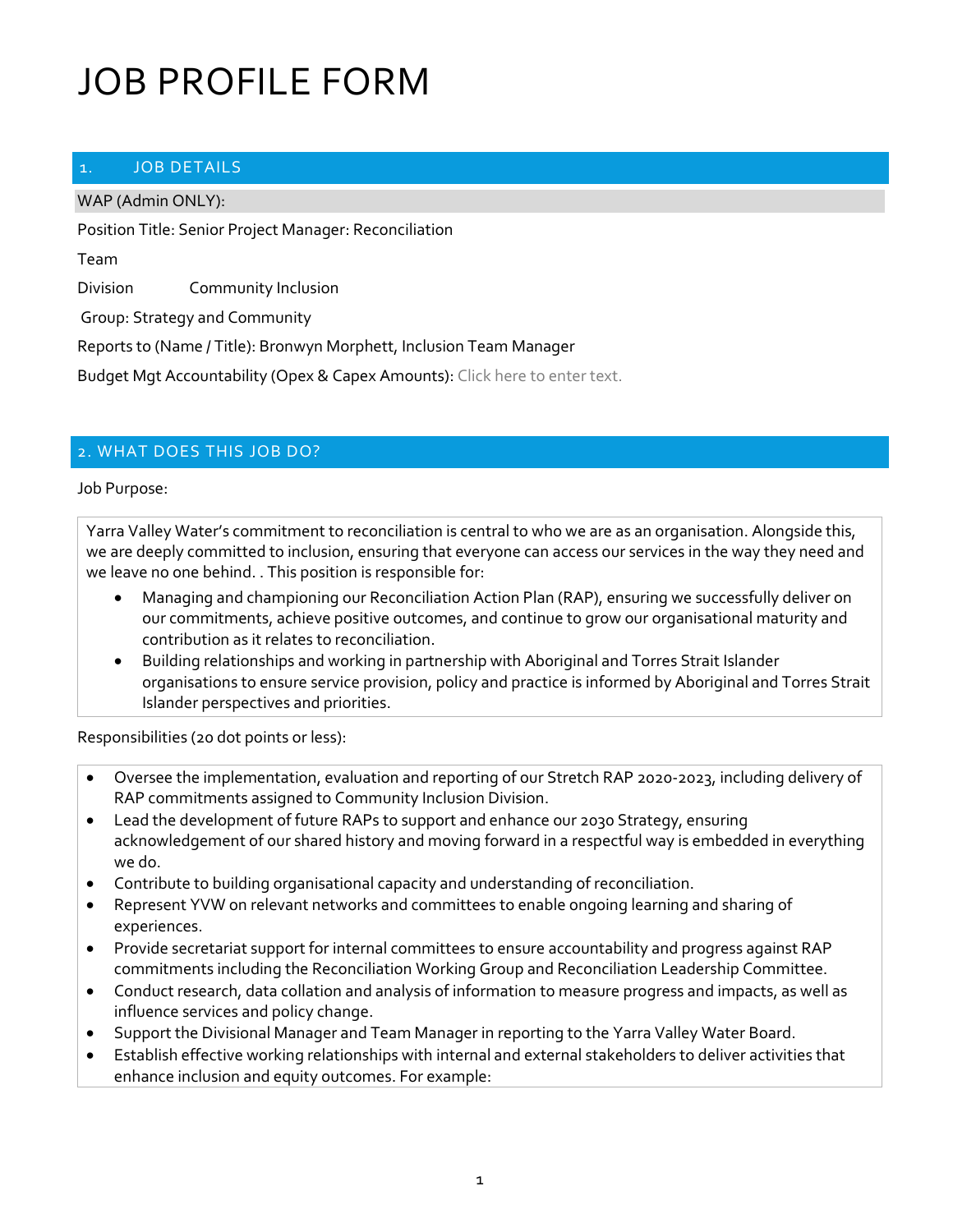- o Work with the Aboriginal Partnership Manager and other colleagues to identify and deliver opportunities to support Aboriginal Community Controlled Organisations to meet their aspirations;
- o Develop strategies with People, Performance and Culture to build cultural safety and sustainable employment outcomes across the organisation; and
- o Engage business areas to implement strategies that deliver reconciliation outcomes including through staff engagement and learning
- Oversee the review and implementation of our engagement plan which outlines how we work with Aboriginal Community Controlled Organisations and ensures our work is guided by Aboriginal and Torres Strait Islander peoples.
- Coordinate our involvement in key dates of significance, such as National Reconciliation Week and NAIDOC week to maximise staff involvement, opportunities for learning and building connection.
- As required, develop and deliver relevant programs and projects to support broader inclusion and equity initiatives.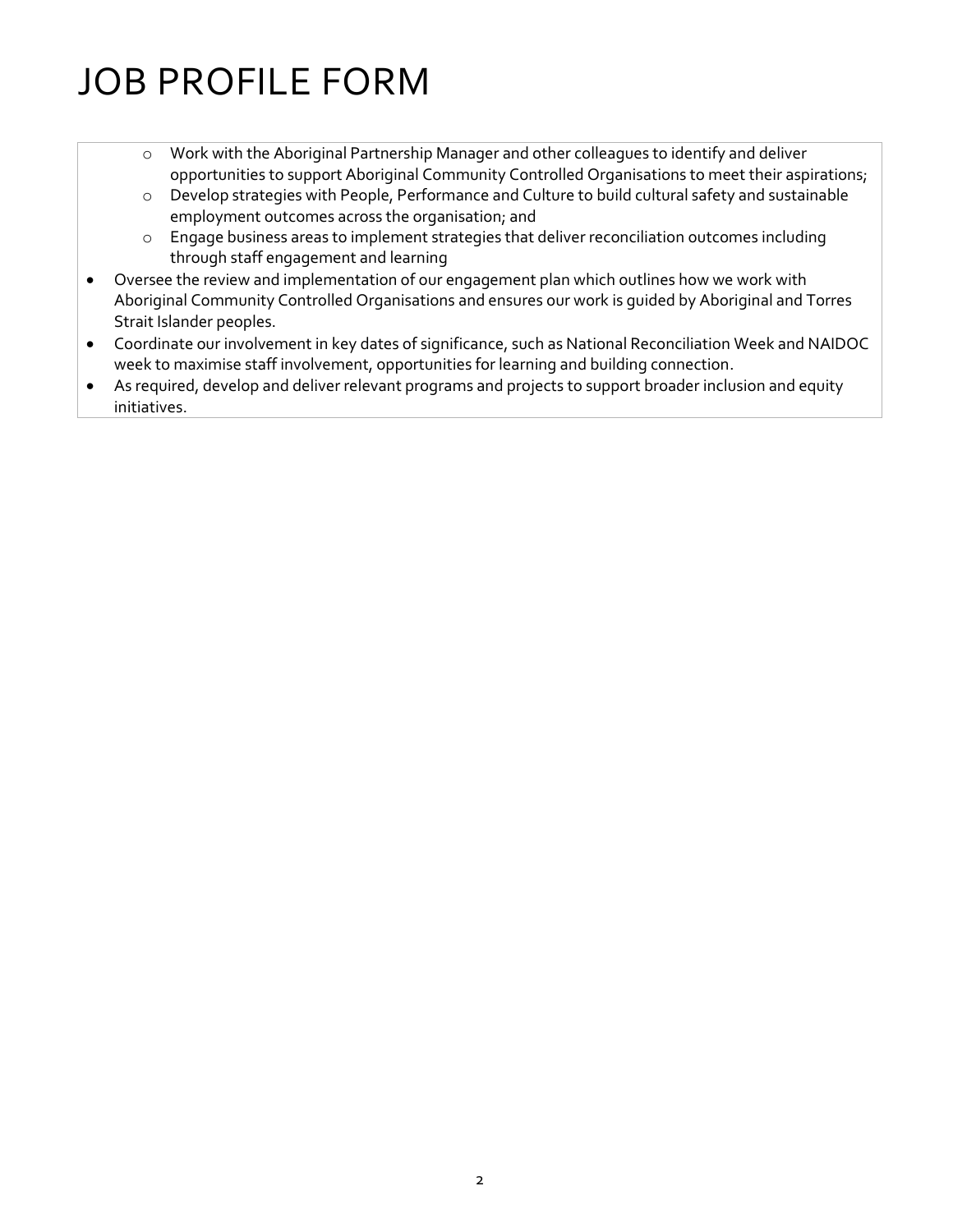## 3. WHAT ATTRIBUTES ARE REQUIRED TO UNDERTAKE THIS JOB?

#### 3A. WHAT KEY SKILLS OR EXPERIENCES ARE REQUIRED TO COMPLETE THIS JOB?

| <b>Skill/Experience</b>                                                                                                                                                                  | <b>Level of Skill/ Experience</b><br>i.e. Basic / intermediate/ Advanced | <b>Years of Experience</b><br>(optional) |
|------------------------------------------------------------------------------------------------------------------------------------------------------------------------------------------|--------------------------------------------------------------------------|------------------------------------------|
| Experience managing Reconciliation Action Plans (or<br>equivalent) and related initiatives in partnership with<br>Aboriginal and Torres Strait Islander communities or<br>organisations. | Intermediate - Advanced                                                  | $5+$                                     |
| Proven project and program management experience<br>and demonstrated ability to successfully deliver program<br>outcomes on time and to a high standard.                                 | Intermediate - Advanced                                                  | $5+$                                     |
| Excellent communication skills, including verbal and<br>written skills - enabling delivery of engaging reports and<br>sharing of progress, outcomes and learnings.                       |                                                                          |                                          |
| Experience in monitoring, evaluating and learning to<br>track progress and measure impact.                                                                                               | Intermediate - Advanced                                                  | $5+$                                     |
| Strong interpersonal skills, to work effectively with and<br>engage a diverse range of internal and external<br>stakeholders.                                                            |                                                                          |                                          |
| Ability to manage own work priorities, take initiative and<br>meet deadlines.                                                                                                            |                                                                          |                                          |
| High level understanding and awareness of Aboriginal<br>and Torres Strait Islander peoples, cultures and priorities<br>including cultural safety and social issues.                      |                                                                          |                                          |
| Considerable experience engaging meaningfully with<br>hardly reached communities such as culturally diverse<br>and First Nations peoples.                                                |                                                                          |                                          |
| Demonstrated commitment, understanding and<br>awareness of issues and trends relating to equity and<br>inclusion.                                                                        |                                                                          |                                          |
| Curiosity and an ability to try and advocate new ideas.                                                                                                                                  |                                                                          |                                          |

### 3B. WHAT DEVELOPMENT BUILDS THE CAPABILITY FOR THIS ROLE?

PEEPS will capture training or certifications that a person requires to undertake their job activities. When completing this section, do not only consider performance effectiveness, but also consider auditing and safety compliance requirements. When a person is associated with a job, but does not have the required skills, the manager and person will be notified.